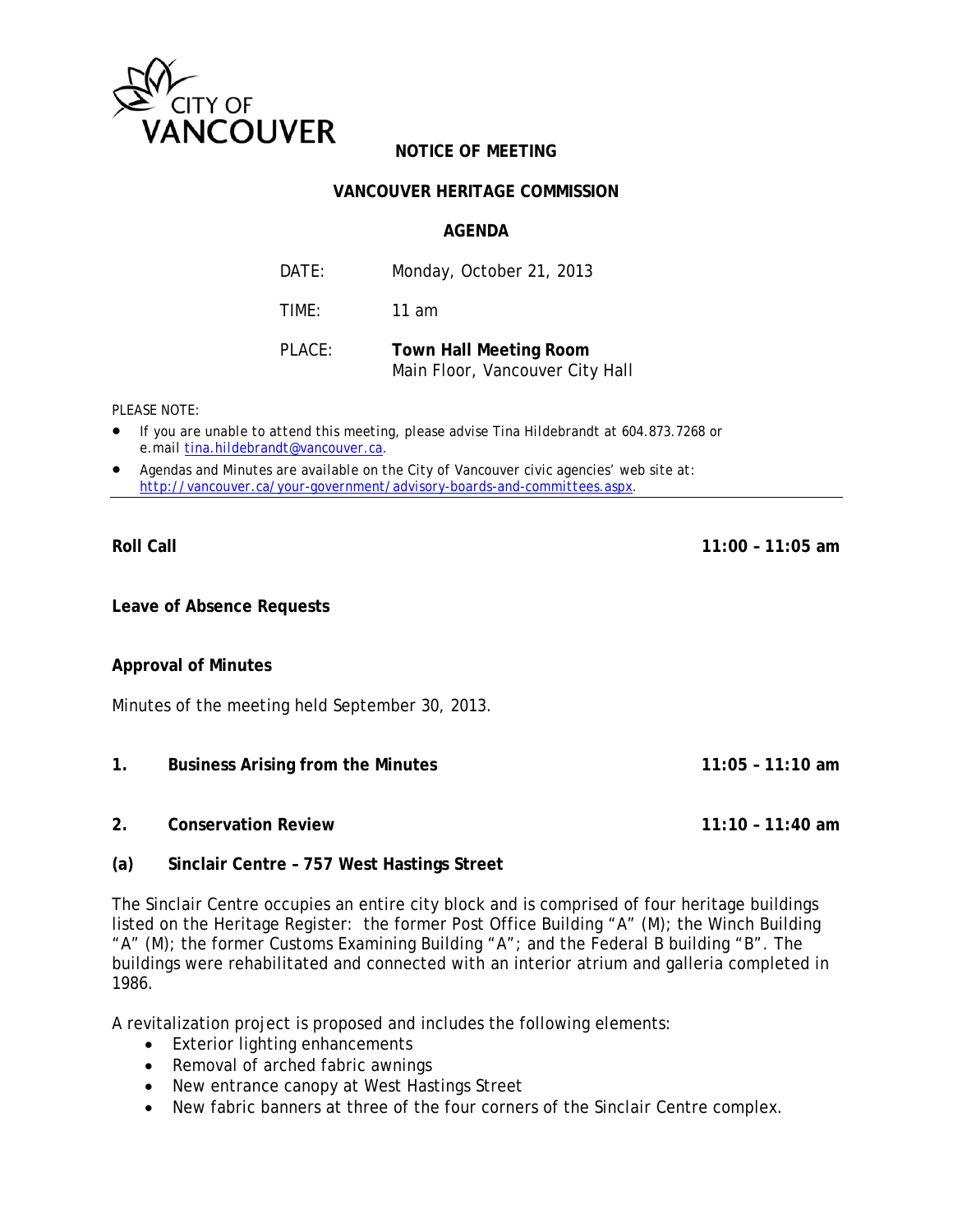Issues:

(i) Overall compatibility of proposed lighting and signs with the heritage buildings.

| Applicant:   | Danny Wong, Architect, Public Works and Government Services Canada<br>Tony Yip, Architect, Chernoff Thompson Architects |
|--------------|-------------------------------------------------------------------------------------------------------------------------|
| Attachments: | Statements of Significance<br>Drawing and illustration package                                                          |
| Staff:       | Marco D'Agostini, Senior Heritage Planner                                                                               |

#### **(b) 1451 Angus Drive – Reifel House 11:40 – 12:20 pm VHR C DE415755**

The site is located in First Shaughnessy, adjacent The Crescent, which is the most prominent location in this historic neighbourhood. The First Shaughnessy Official Development Plan (FSODP) prescribes a maximum floor space ratio (FSR) of 0.45 which includes dwellings and detached buildings including garage space. The total area of this site is 2,672 square metres (28,763 sq.ft.).

The Reifel House at 1451 Angus Drive in Shaughnessy was built in 1922. It is a good example of British Arts and Crafts design which continued into the inter-war period. It is also associated with the influential Reifel family, built for Henry and Annie Reifel. It was Henry Reifel who established a brewery empire and was successful even through the Prohibition era. The historical and architectural importance of this house is summarized in the attached Statement of Significance, which was reviewed by the SoS Subcommittee on November 26, 2012.

In exchange for rehabilitation, renovations and new construction, a modest amount of additional density is sought. The proposed form of development is to retain the house, add a wing on each side, relocate the front door with a new porte-cochere, and extend the rear to accommodate an attached two-car garage. There is also a detached three-car garage proposed at the rear of the property.

#### **Zoning Summary Zone: FSD Site Area: 28,763 sq.ft.**

| Zone: FSD       | Existing       | Permitted       | Proposed        |
|-----------------|----------------|-----------------|-----------------|
| FSR - House     | 8,470 sq.ft.   | $12,953$ sq.ft. |                 |
|                 | 0.29 FSR       | 0.45 FSR        |                 |
| FSR - House and | $9,253$ sq.ft. |                 | $13,532$ sq.ft. |
| Garage *        | 0.32 FSR       |                 | 0.47 FSR        |
| Height          | 2-storey       | 2-storey        | 3-storey **     |

*\* Floor area of detached garage – existing 783 sq.ft., proposed 602 sq.ft. - is included as part of overall FSR calculations as per the FSD ODP.* 

*\*\* While the actual height of the house will not change, it will be viewed as 3-storey under the provisions of the FSODP which limits floor area of a half storey – in this case the additional floor area will exceed provision for a 2-storey by 270 sq.ft.*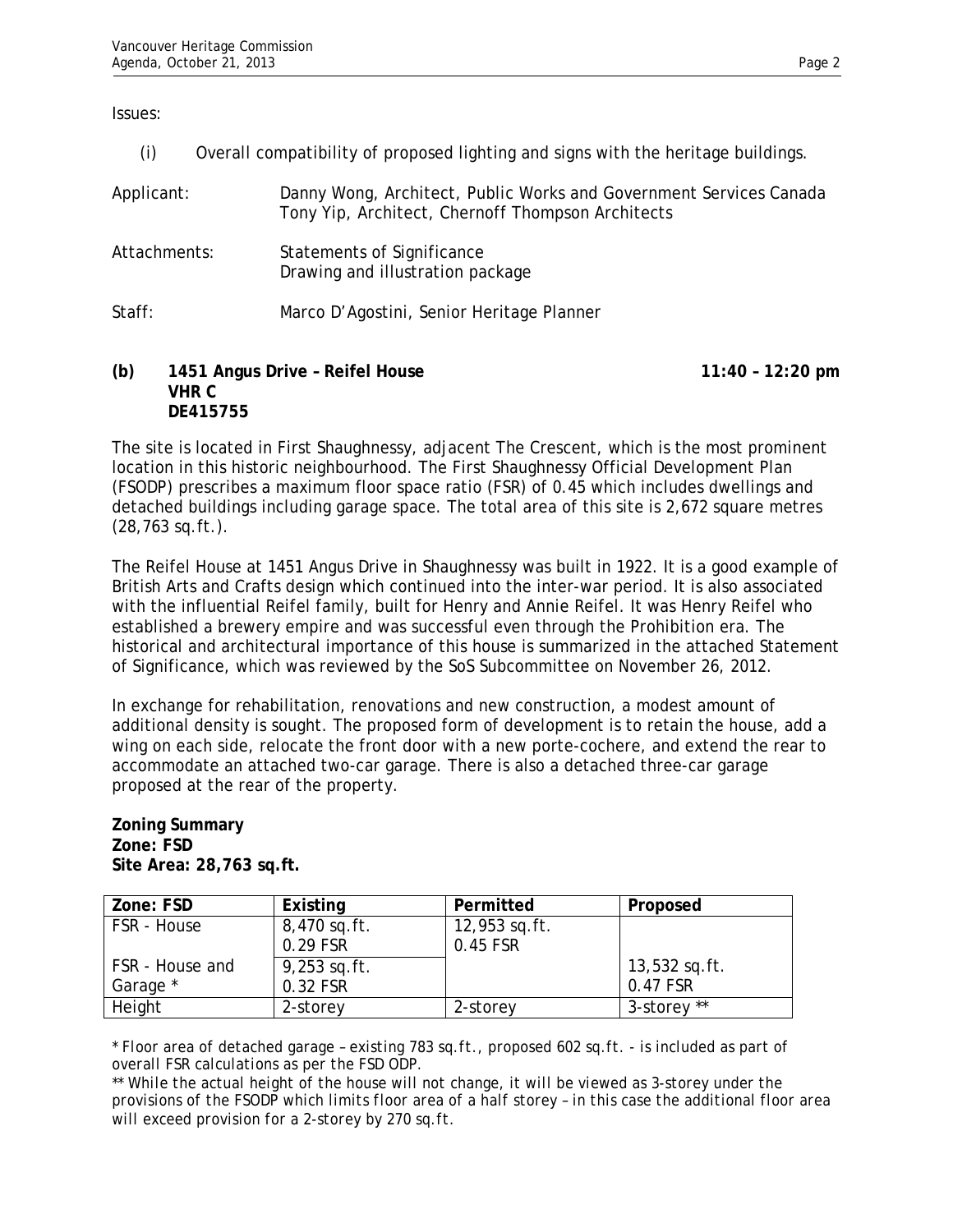In exchange for the designation of the heritage house, a variance of the FSODP is proposed to allow for these additions on the site. The Director of Planning is seeking heritage designation in exchange for the additional floor area, and a Heritage Revitalization Agreement may also be necessary to vary other minor components of the development.

The application was presented to the First Shaughnessy Advisory Design Panel and the Minutes of February 16, 2012, are attached. The applicant has submitted the design rationale, also attached.

Issues:

| (i)<br>(ii)<br>(iii)<br>(iv) | Conservation Plan;<br>Degree of retention and proposed alterations to front façade;<br>Compatibility of new components, including wings, front dormer and rear; and<br>Appropriateness of replicating new porte-cochere at front of house |  |
|------------------------------|-------------------------------------------------------------------------------------------------------------------------------------------------------------------------------------------------------------------------------------------|--|
| Applicant:                   | Jim Bussey, Formwerks Architectural<br>Donald Luxton and Associates, Heritage Consultant                                                                                                                                                  |  |
| Attachments:                 | Statement of Significance, Conservation Plan with Drawings<br>First Shaughnessy Advisory Design Panel Minutes                                                                                                                             |  |
| Staff:                       | Hugh McLean, Heritage Planning Analyst<br>Tim Potter, Development Planner                                                                                                                                                                 |  |

# **3.** West End Community Plan **12:20 – 1:00 pm**

At the previous meeting Community Planning staff presented an update on the West End Community Plan. At the meeting members requested that the draft plan be presented to the Commission prior to the plan being submitted to Council.

Accordingly, time has been set aside on this agenda for discussion. The plan will be released for public review and comment in the week of October 14, 2013. Once the plan is made available staff will forward links of the plan to the Commission.

Staff: Holly Sovdi, Planner, Community Planning

# **4.** Heritage Amenity Density Update 1:00 – 1:10 pm

In July 2013, the Commission requested that updates on upcoming transfers of heritage amenity density be included in Commission agendas.

At the Public Hearing on October 24, 2013, City Council will be considering a rezoning application for 1400 Howe Street/1400 Granville Street in which the applicant has offered to purchase heritage amenity density with a value of \$2 million - equivalent to approximately 2,859 square metres (30,770 sq. ft.) of floor area as part of the proposed public benefits.